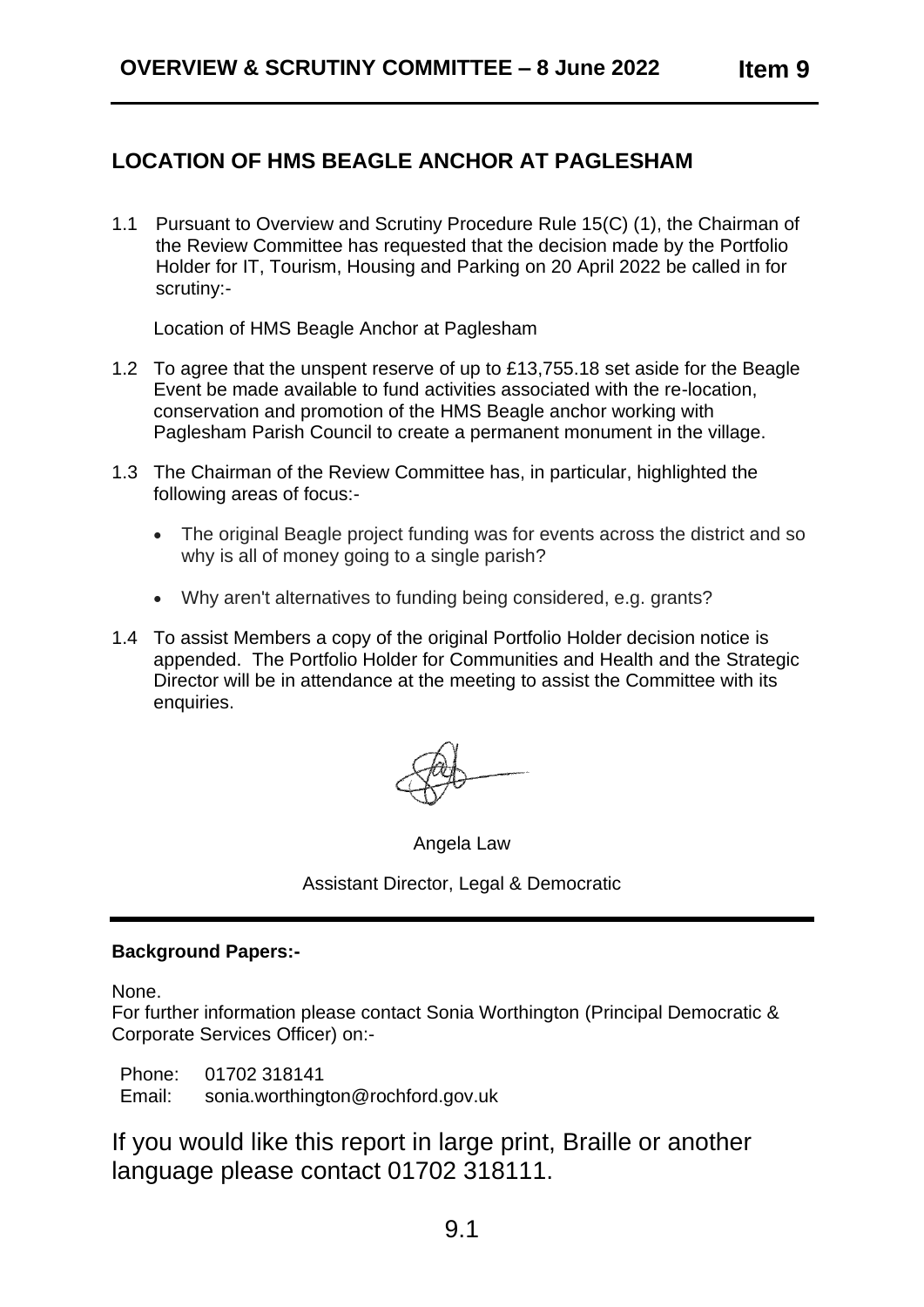# **EXECUTIVE DECISION BY PORTFOLIO HOLDER FOR IT, TOURISM, HOUSING AND PARKING**

# **SUBJECT: LOCATION OF HMS BEAGLE ANCHOR AT PAGLESHAM**

### **1 DECISION MADE**

1.5 To agree that the unspent reserve of up to £13,755.18 set aside for the Beagle Event be made available to fund activities associated with the relocation, conservation and promotion of the HMS Beagle anchor working with Paglesham Parish Council to create a permanent monument in the village.

#### **2 NAME OF PORTFOLIO HOLDER**

2.2 Cllr Daniel Efde.

#### **3 DECLARATIONS OF INTEREST**

3.2 None.

The reasons for the decision and alternative options considered are as set out in the Lead Officer's report (see below). The decision does not depart from Council policy and appropriate consideration has been given to any budgetary and legal implications.

Portfolio Holder Signature:

Date of Decision: 20/04/2022

**\* \* \* \* \* \* \* \* \* \* \* \***

# **EXECUTIVE DECISION BY PORTFOLIO HOLDER FOR IT, TOURISM, HOUSING & PARKING**

## **REPORT FROM STRATEGIC DIRECTOR**

# **SUBJECT: LOCATION OF HMS BEAGLE ANCHOR AT PAGLESHAM**

#### **1 DECISION BEING RECOMMENDED**

1.1 To agree that the unspent reserve of up to £13,755.18 set aside for the Beagle Event be made available to fund activities associated with the relocation, conservation and promotion of the HMS Beagle anchor working with Paglesham Parish Council to create a permanent monument in the village.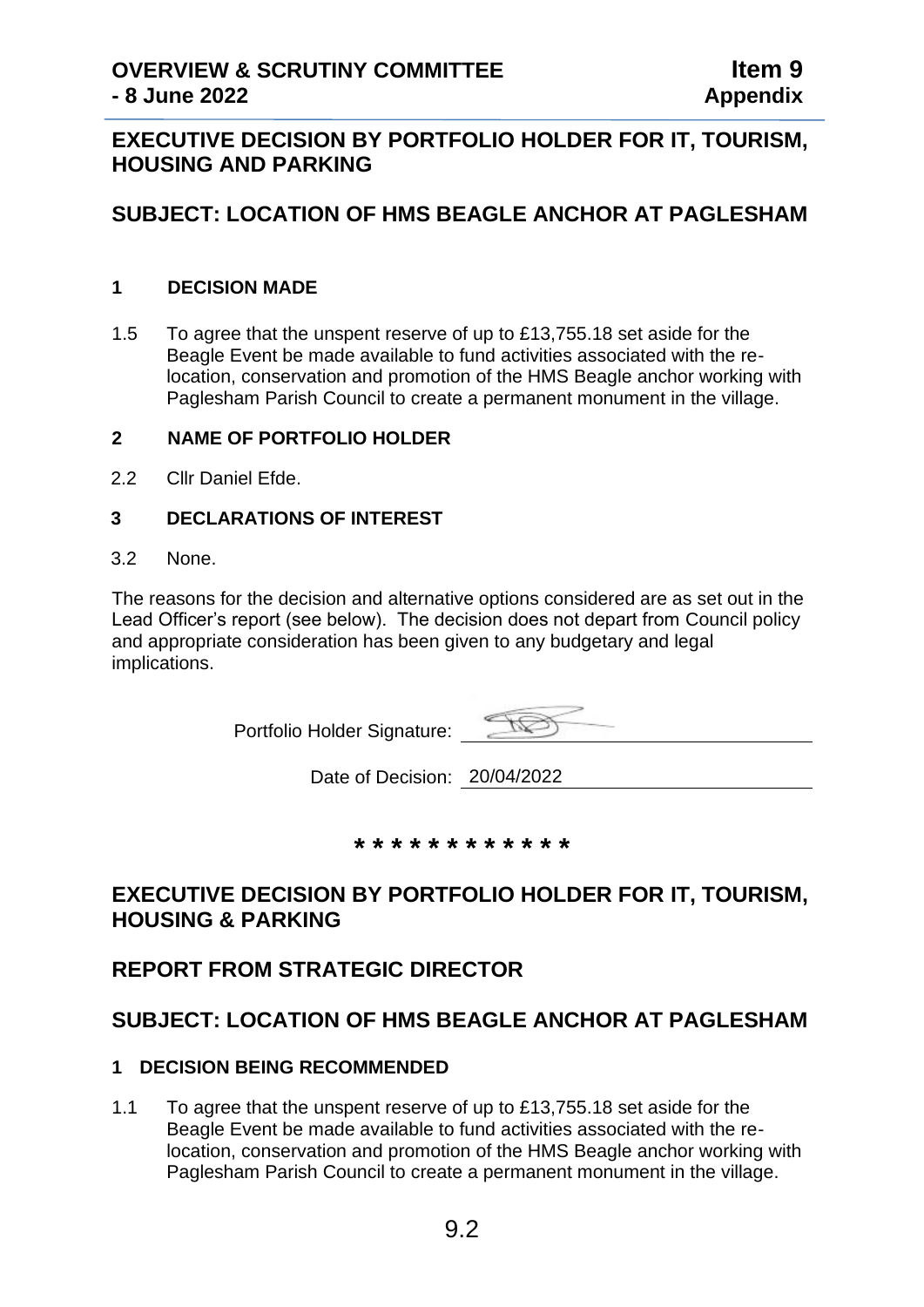### **2 REASON/S FOR RECOMMENDATION**

- 2.2 As the effects of the pandemic rendered delivery of the Council's planned Beagle Event in 2020 impossible, a revised version was intended for 2022. However, due to the continued uncertainty of COVID-19 and statutory restrictions in place for events, no firm plans could be made.
- 2.3 Separately, Paglesham Parish Council has been undertaking a project (the "Anchor Project") to relocate a nineteenth century British anchor, associated with the former HMS Beagle, from a residential garden in the village to a new permanent display location on the Frances Field in Paglesham Eastend.
- 2.4 It is proposed that as an alternative to creating its own event, the Council utilises the unexpended portion of the budget allocated for the Beagle Event to assist Paglesham Parish Council to complete the Anchor Project. This investment will link community heritage with the wider social and economic impacts of the district's tourism offer.

## **3 SALIENT INFORMATION**

- 3.2 The Beagle is most famous for its second survey voyage (1831-1836) in which the young naturalist Charles Darwin travelled and researched geology, natural history and ethnology onshore. Darwin gained fame by publishing his diary journal, best known as The Voyage of the Beagle (1839), and his research played a pivotal role in the formation of his scientific theories on evolution and natural selection. Darwin said that the voyage was "the most important event in my life."
- 3.3 Following the three voyages of scientific discovery, the Beagle was re-fitted and spent its final 25 years as a Coastguard Watch Vessel permanently moored in the River Roach (designated as Coastguard W.V. No 7), and later in a purpose built mud dock, at Paglesham Eastend, Rochford, Essex, adjacent to the seawall. This mud dock was designated as a scheduled monument in November 2019.
- 3.4 The Beagle was broken up in the mud dock in 1870 and between 2002 and 2004 the late Dr Robert Prescott, University of Andrews, researched the final location of the Beagle in Rochford and discovered the anchor lying in the Paglesham Marshes at Potton Island.
- 3.5 In November 2014, the BBC reported on the recovery of the iron anchor from Potton Island, River Roach, which now rests in a private garden in the village. BBC - Essex - History - [Hunt for the Beagle.](https://www.bbc.co.uk/essex/content/articles/2009/02/12/pagglesham_beagle_feature.shtml) The anchor comprises an Admiralty Patent Stream (Kedge) Anchor dated to 1842 that was found between 2002 and 2004 in the Paglesham Marshes, adjacent to the River Roach, with just one fluke showing. Its location marked the position of the previously moored Beagle at the junction of Paglesham Reach and Potton Creek. Weighing half a ton, the anchor is of a type introduced in 1841 by Admiral Sir William Parker and the Beagle is known to have had four of these anchors on board to be used in calm weather - making them ideal for use in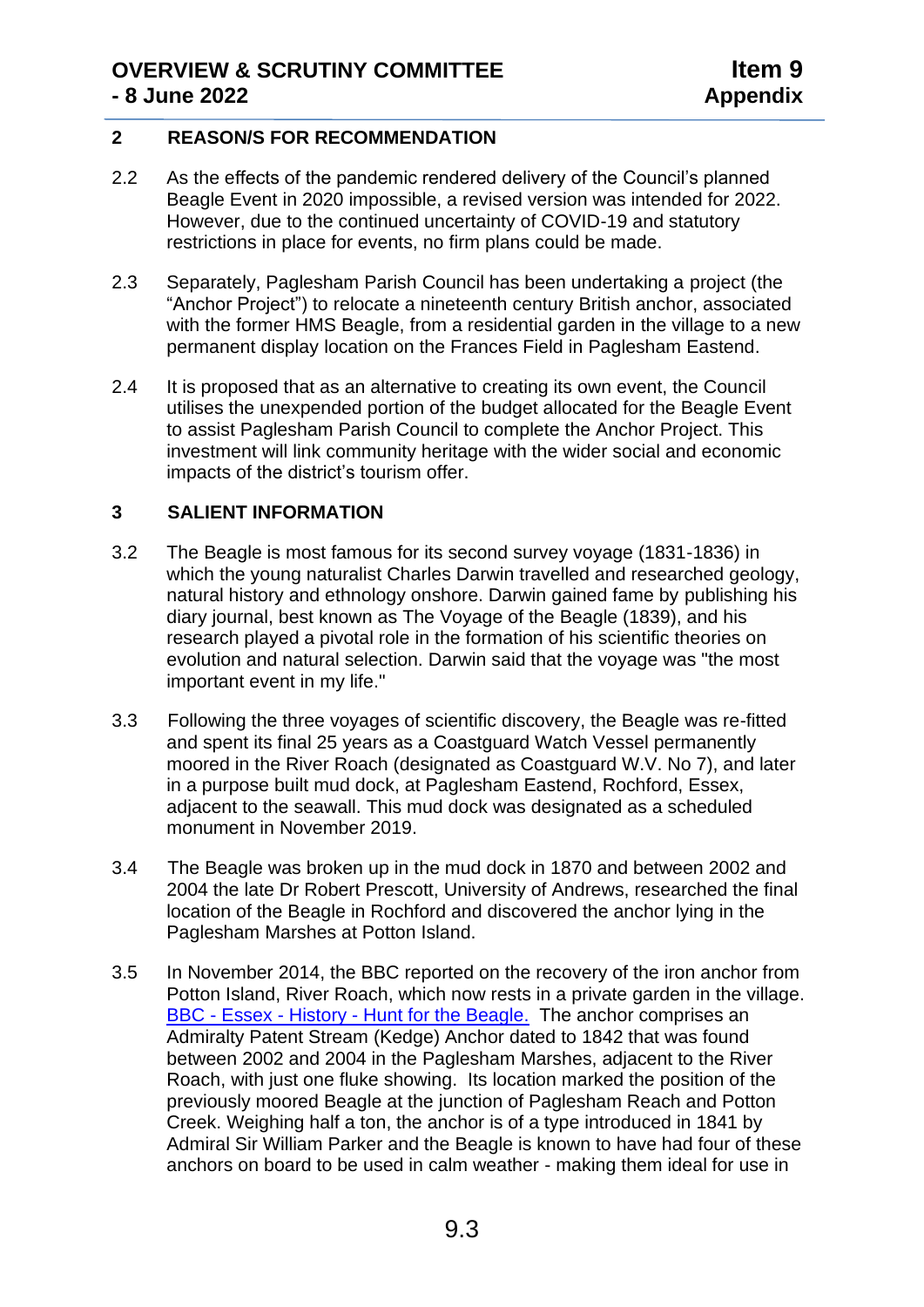the Roach. The only naval vessel known to have been permanently moored in the River Roach is the Beagle; it is highly unlikely that another naval vessel would have had reason to have been in the Roach.

- 3.6 The Anchor Project will enable visitors to the village to physically connect to the Beagle and its last berth. It will be representative of the voyages of discovery and will encourage individuals to plan their own journeys of discovery. In addition, the location of the anchor in a rural area will encourage physical pedestrian activity linking the district's heritage to community wellbeing in terms of social relationships, a sense of belonging, pride of place, ownership and collective empowerment.
- 3.7 The Anchor Project is intended to be completed before the autumn and will culminate in an unveiling ceremony planned for 10 September 2022. The works planned to be undertaken include, but are not limited to:
	- Creation and commissioning of an interpretations board at the site of the anchor;
	- Decorative steel edging at the site of the anchor;
	- Electrical works to support lighting and security of the anchor;
	- Finger post signage within the village;
	- Beagle "pop up" exhibition and talks/presentations to be held in the village; and
	- Possible additional signage and interpretation at the site of the mud dock although the deliverability and cost of this requires further scope to determine whether this can be achieved within the requisite time and budget.
- 3.8 The scope of works and the costs will be agreed by the Strategic Director in consultation with the Portfolio Holder for IT, Tourism, Housing & Parking.

#### **4 RESOURCE IMPLICATIONS**

- 4.2 A budget of £15,000 was originally allocated to the Beagle Event. A total of £1,244.82 has been spent on irrecoverable costs, primarily relating to costs of design and printing promotional material, which is no longer required and cannot be reused, along with prizes issued to the class of children who won the poster competition. A commissioned performance of a Darwin related play is intended to be re-used at the unveiling event.
- 4.3 This leaves a balance of £13,775.18 which can be used to support the Anchor Project. If there are any unspent funds after the Anchor Project is completed, they will be returned to general reserves.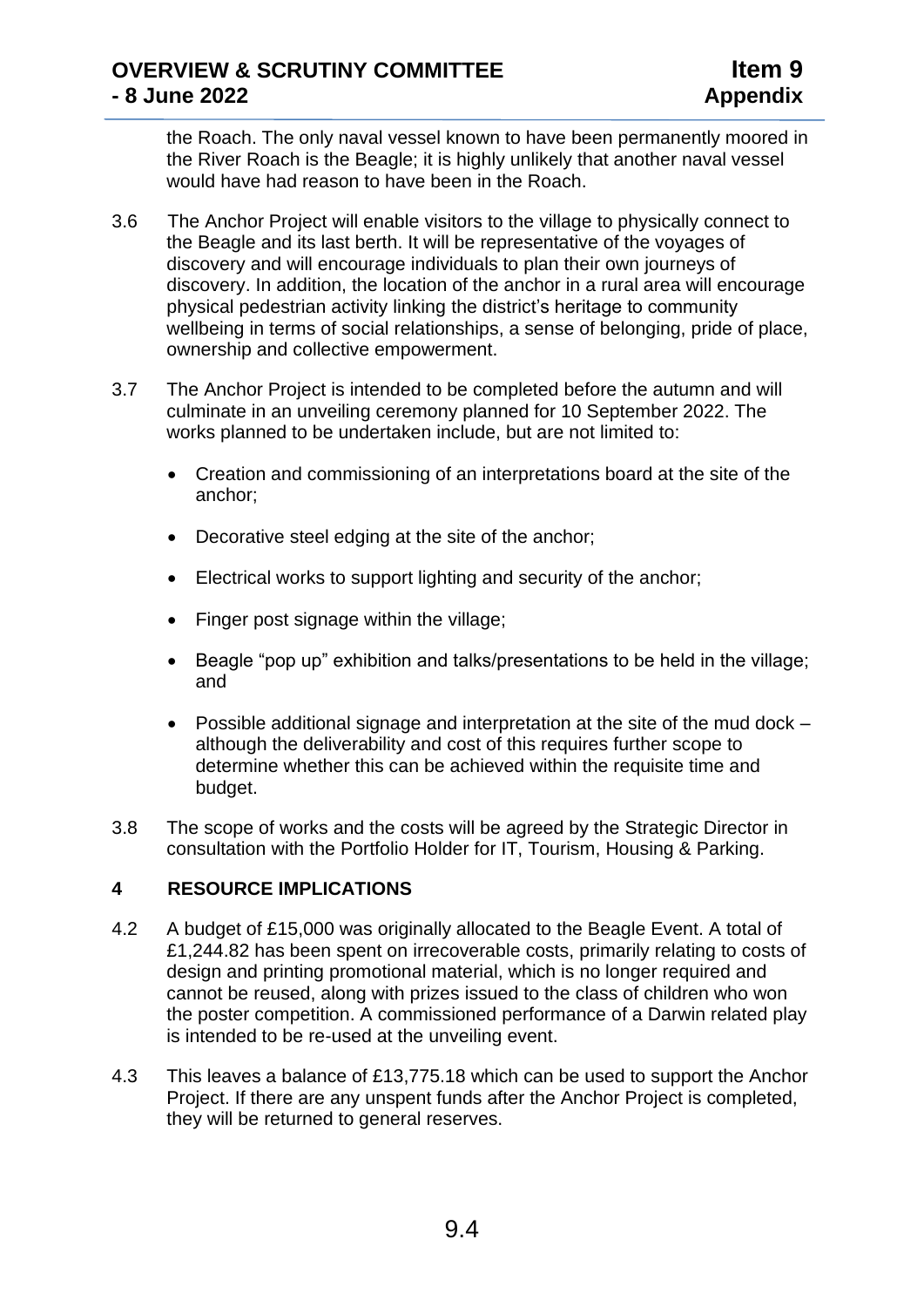### **5 LEGAL IMPLICATIONS**

- 5.2 To give effect to the proposals in this report, the Council will enter into a simple grant agreement with Paglesham Parish Council. The scope of works, cost and conclusion of the Grant Agreement will be undertaken by the Strategic Director in consultation with the Portfolio Holder for IT, Tourism, Housing & Parking.
- 5.3 Any commissioning activity will require the Council to comply with its procurement regulations.
- 5.4 Any works which require planning permission or other consents will need to follow the requisite statutory processes.

#### **6 RISK IMPLICATIONS**

6.2 It remains an option for the Executive to simply return the unspent budget to general reserves but the risk of doing so is that the opportunities for promotion of the Beagle legacy and the heritage and tourism benefits are lost.

## **7 EQUALITY AND DIVERSITY IMPLICATIONS**

- 7.2 The Public Sector Equality Duty applies to the Council when it makes decisions. The duty requires us to have regard to the need:
	- To eliminate unlawful discrimination, harassment and victimisation.
	- To advance equality of opportunity between people who share a protected characteristic and those who do not.
	- To foster good relations between those who share a protected characteristic and those who do not.
- 7.3 The protected characteristics are age, disability, gender, race, sexual orientation, religion, gender reassignment, marriage/civil partnerships, pregnancy/maternity.
- 7.4 The Equality Impact Assessment (EIA) indicates that the proposals in this report will not have a disproportionate adverse impact on any people with a particular characteristic.

I confirm that the above recommendation does not depart from Council policy and that appropriate consideration has been given to any budgetary and legal implications.

LT Lead Officer Signature:

Augele Hubelings